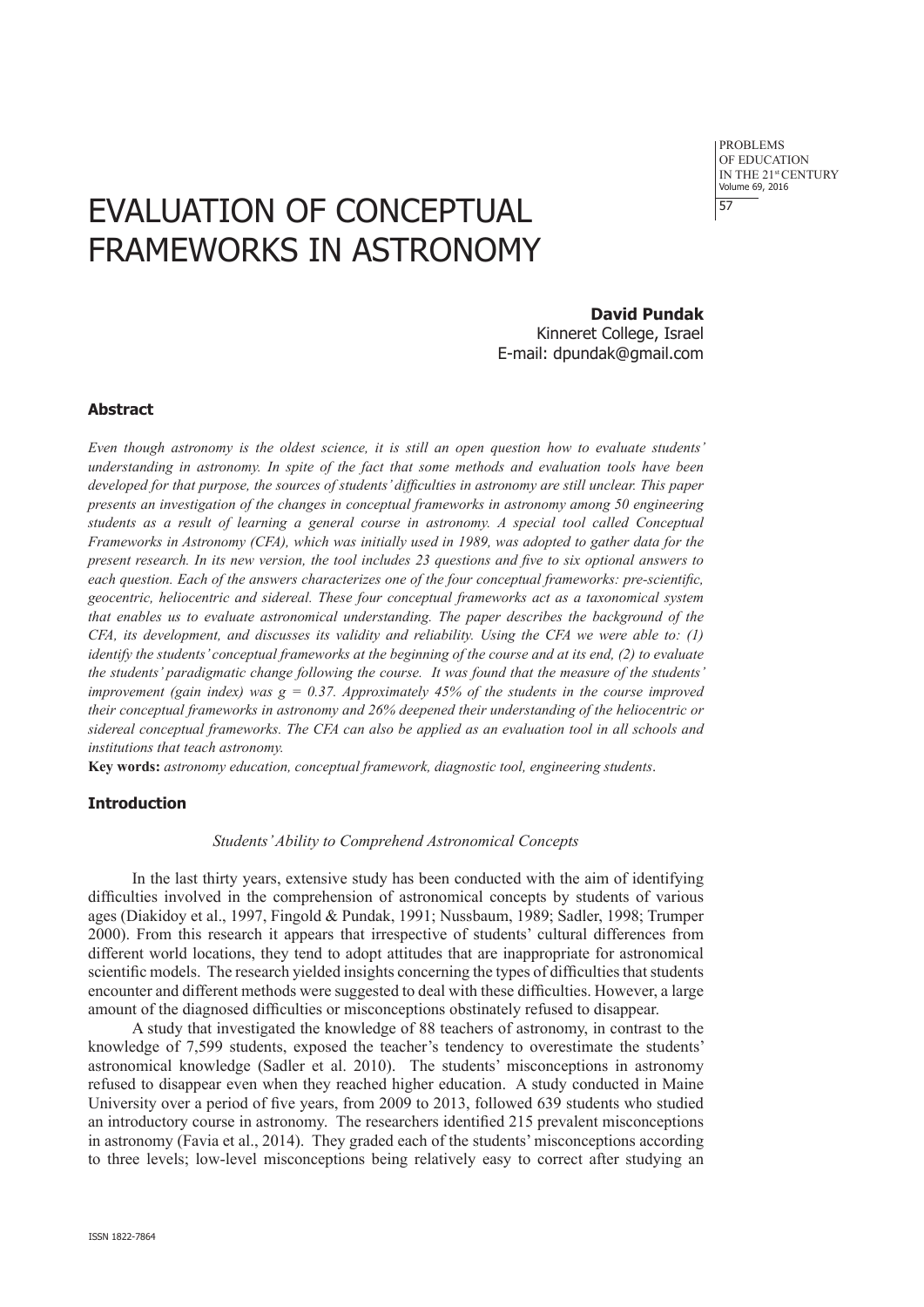PROBLEMS OF EDUCATION IN THE 21st CENTURY Volume 69, 2016 58

astronomy course. The medium and third levels of misconceptions refused to disappear even after discussions and considerations of them during the course. Each of these misconceptions was given a level of difficulty from 1 to 3. The highest level of difficulty that emerged in the research was 2.54. An example of an obstinate misconception at the level of 2.54 is that "the sunspots cycle last 11 years" (Solheim et al., 2012).

#### *Conceptual Frameworks in Astronomy*

The development of conceptual frameworks in children (Piaget, 1973) and especially the development of conceptual frameworks for astronomy is a gradual process. Several stages or astronomical models can already be distinguished in young students (Calderón et al. 2013; Nussbaum, 1989; Vosniadou, 1994). In a study that dealt with the phenomena of day and night among Grade 1 to Grade 5 students, nine developmental stages were identified in the transition from a naïve explanation to a scientific explanation (Morik & Muhlenbrock, 1999). Another study conducted among elementary school students concerning their conceptualizations of the structure of the solar system, identified seven solar system models (Calderón et al. 2013). These studies indicate a process of model development in astronomy for children over the period of their studies. In the preliminary models children tend to adopt a pre-scientific mythical culturedependent approach, while more advanced models represent a scientific approach based on the performance of observations and their interpretation.

Ancient human cultures explained the connection between life on earth and heavenly phenomenon. Findings from five thousand years ago testify to efforts to decipher the influence of astronomical phenomena on agriculture, river flow, volcanic eruption, ecological disasters and periods of abundance. Throughout human history, scientists and philosophers asked questions relating to astronomy such as: the source of starlight, reasons for the movement of the sun, moon and stars, moon phases and the appearance of comets. They were especially intrigued by the influence of astronomy on human life. The answers to these questions have undergone far-reaching alterations over the years. Five main astronomical conceptual frameworks can be noted in relation to the astronomical structure and the regularity that determines their interaction (Kuhn, 1962; Linton, 2004; Timberlake, 2013).

- 1. The pre-scientific approach holds that the heavens are the home of the gods, and whatever happens there is due to the will of the gods and their consideration of man's actions. Evidence of this period is found from the third millennium BC till the beginning of the Ancient Greek period in 600BC.
- 2. The geocentric approach holds that the earth is positioned in the center of the universe, and the sun, planets and stars circle around it. This perception was accepted from the  $6<sup>th</sup>$  century BC till the  $17<sup>th</sup>$  century AD.
- 3. The heliocentric approach holds that the sun is located at the center of the universe and the planets and stars orbit around it. The invention of the telescope established the development of this perception. This was the accepted perception in the  $17<sup>th</sup>$ century AD.
- 4. The sidereal approach holds that the universe contains billions of stars and the sun is only one small star among the stars in the universe. The development of large telescopes and the improvement of understanding of the information that the light carries with it enabled the development of this perception in the  $19<sup>th</sup>$  century and the beginning of the 20<sup>th</sup> century.
- 5. The galactic approach arguing that the universe contains billions of galaxies and that in each of them there are billions of stars. Clusters of galaxies are the "building blocks" of the universe. This perception became established from the second decade of the 20<sup>th</sup> century.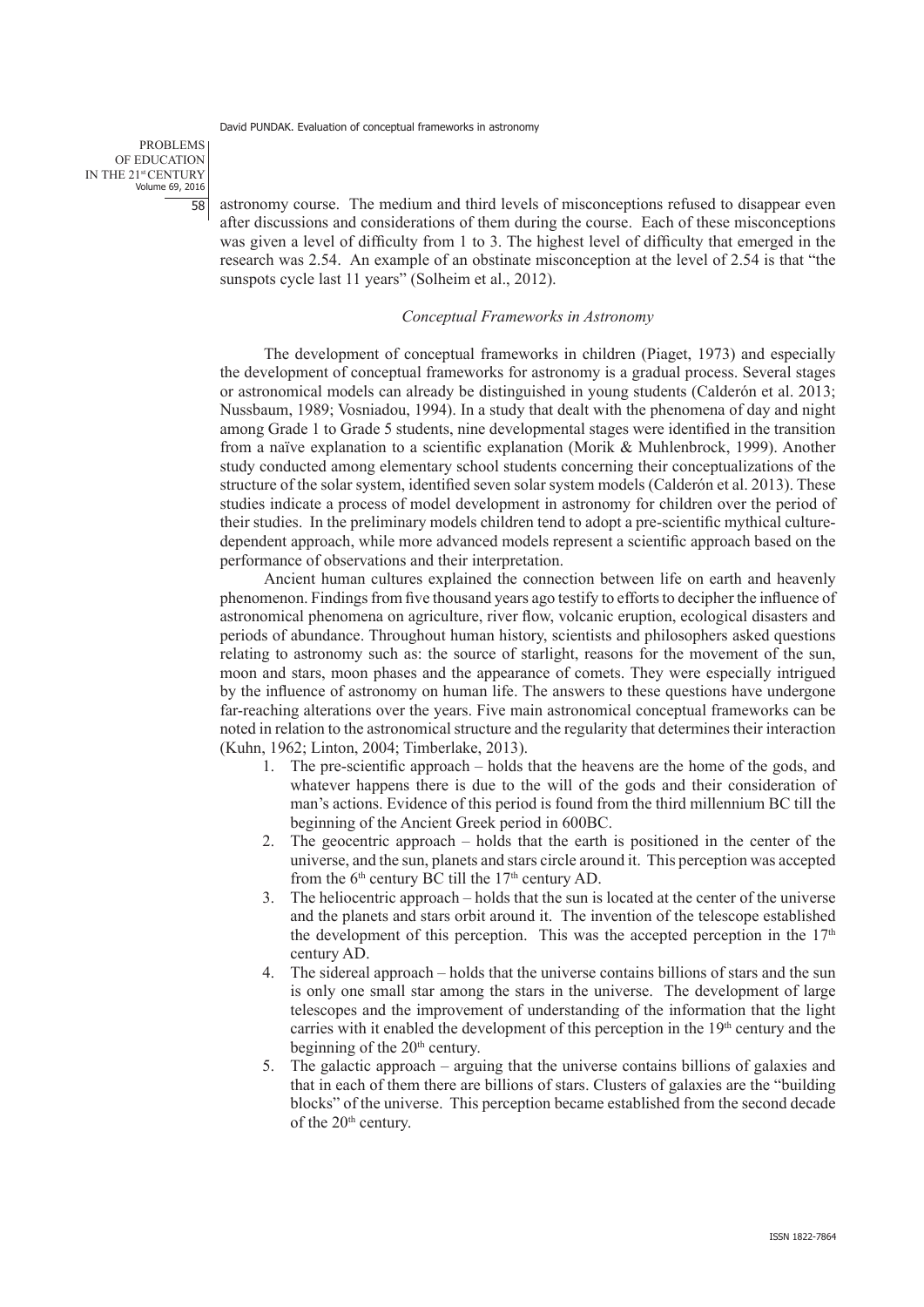## **Table 1. Characteristics of five dimensions of each of the five conceptual frameworks for astronomy.**

| <b>Dimensions</b>                  | Pre-science                   | <b>Geocentric</b>                                | <b>Heliocentric</b>                        | Sidereal/OR<br><b>Stellar</b>                             | Galactic                                                   |
|------------------------------------|-------------------------------|--------------------------------------------------|--------------------------------------------|-----------------------------------------------------------|------------------------------------------------------------|
| The space<br>shape                 | Flat & infinite               | Spherical earth<br>surrounded by a<br>finite sky | Sun at the center<br>of finite universe    | Shaped by stars,<br>Sun is only one<br>of it.             | Shaped by galax-<br>ies, Milky-way is<br>only one of them. |
| Order of<br>magnitude              | Hundreds of<br>kilometers     | Farth-Moon<br>distance                           | Parsec                                     | Millions of light<br>years                                | Billions of light<br>years                                 |
| Life span<br>of the uni-<br>verse? | Span of a hu-<br>man life     | Some thousands<br>of years                       | Tens thousands<br>of years                 | Millions of years                                         | <b>Billions of years</b>                                   |
| <b>Heavenly</b><br>bodies          | Moon, sun and<br>stars        | Moon, sun, plan-<br>ets and stars                | Earth, moons,<br>sun, planets and<br>stars | Stars, nebulae,<br>globular clusters,<br>milky-way galaxy | Galaxies and<br>galaxies' clusters.                        |
| Changes                            | Nothing chang-<br>es in space | Changes occur<br>only in Earth's<br>vicinity     | Changes occur<br>only in solar<br>system   | Changes occur<br>everywhere in<br>space                   | Changes occur<br>everywhere in<br>space                    |
| Measure-<br>ment tools             | The eye and<br>senses         | The eye and<br>geometry                          | The eye,<br>geometry and<br>telescope      | Telescope and<br>photo plate                              | Telescopes for all<br>EM spectrum and<br>satellites        |

The approaches presented above do not characterize all the people that lived during those periods, rather the scholars who dealt with astronomical issues. In the opinion of many scholars, students studying astronomy at different ages relate to the subjects studied out of one of these five conceptual frameworks or perceptions (Diakidoy et al., 1997; Finegold & Pundak, 1991; Morik, & Muhlenbrock 1999; Špelda, 2015). In some cases a student could be in a state of transition between two different approaches. Table 1 below displays each of the five conceptual frameworks for astronomy, in relation to six dimensions: the form of space, the proportions of the universe, the life span of the universe's existence, the celestial bodies, alterations that take place in the skies and astronomical measurement tools required for the development of a conceptual framework.

#### **Methodology of Research**

## *General Background of Research*

In this research we examine students' attitudes regarding astronomy from a developmental perspective, investigating students' attitudes along the continuum of conceptual frameworks for astronomy that were developed over human history (Matthews, 1994). This perspective relies on children's cognitive development (Piaget, 1973) and the development of concepts in science (Redish  $\&$  Smith, 2008). The present study stems from the need to examine these processes during the teaching of astronomy (Wittman, 2009; Duncan & Arthurs, 2012). In this spirit, in 1989, a special tool was constructed to examine students' conceptual framework for astronomy, called the Conceptual Frameworks in Astronomy Tool (CFA) (Finegold & Pundak, 1991). In 1995, The CFA was presented at the Internet School for Astronomy of the Kineret Academic College "Blossoms of Science" center (Pustil'nik & Pundak 2006). Using the CFA as an interactive tool on the Internet, we examined hundreds of astronomical perceptions that people use to interpret celestial phenomena (Conceptual Framework in Astronomy, 1995). The CFA tool introduced a different way to evaluate learning processes in astronomy. It stands in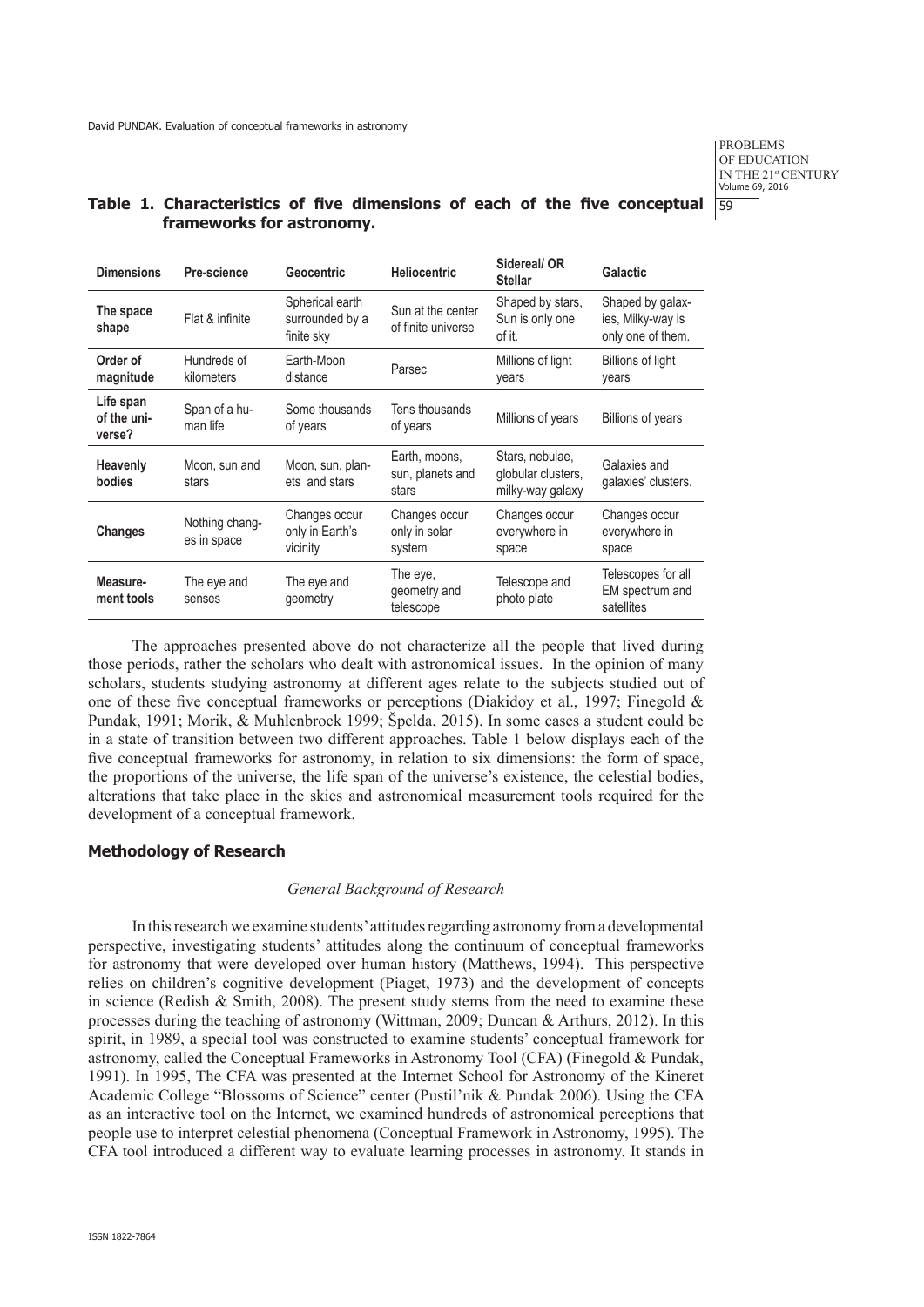PROBLEMS OF EDUCATION IN THE 21st CENTURY Volume 69, 2016  $\overline{60}$ 

contrast to other approaches that focus on students' misconceptions when they learn astronomy (Sadler et al. 2010; Favia et al. 2014, Schneps et al. 2014), or evaluate the scope of their conceptual development in astronomy by asking them to respond to a diagnostic questionnaire in astronomy (Zeilik, 2002).

## *Sampling Method*

The research population for the present research included a group of 50 engineering students who were studying an elective one-semester course in astronomy, in the spring semester 2015, at the Kinneret College, Israel. The students' average age was 28.6 years, S.D. 4.4 years. The relatively high age of the students is due to the fact that most Israeli students complete compulsory military service before beginning higher education. Additionally, most of the students were studying in the last year of their degree studies. The respondents were mostly men. The astronomy course was based on the book *Universe*, 9<sup>th</sup> edition (Freedman et al., 2011) and was studied in a single lesson once a week. Each lesson lasted two hours, and the course lasted 14 weeks. The CFA was administered to the students in the first week of the course as a pre-test and at the last week of the course as a post-test.

#### *Development of the Research Tool*

The first version of the research tool was, as noted, developed in 1989, as part of a doctoral dissertation on development of conceptual frameworks in astronomy (Pundak, 1991). In order to construct the questionnaire, 22 teachers were interviewed and with their assistance a set of questions was constructed to compose the questionnaire. 35 junior and senior high school students were then interviewed regarding questions related to astronomical phenomena that had been noted by the teachers in their interviews. This included phenomena such as: day and night, moon phases, the life span of the sun, moon and earth, and the source of starlight. The interviews permitted the identification of the students' naïve perceptions concerning ten subjects in astronomy. Based on the students' responses in the interviews multi-choice questions were composed. The multi-choice answers to the questionnaire questions were taken from the students' ideas collected during the interviews. Each question was given several answers. It was possible to assign each of the answers to one of the initial four conceptual frameworks that were described above. The questionnaire was developed in four stages, where at each stage the questionnaire was administered to different groups for evaluation. The answers that were not chosen as appropriate were replaced by other answers composed in a manner that would be appropriate for the respondents' thinking. The fourth version included 15 questions (Pundak, 1990). An example of one of the questionnaire questions appears in Table 2. The research questionnaire was administered in 1989 to 892 students in seven schools in Israel (543 students from junior high school and 349 from senior high school).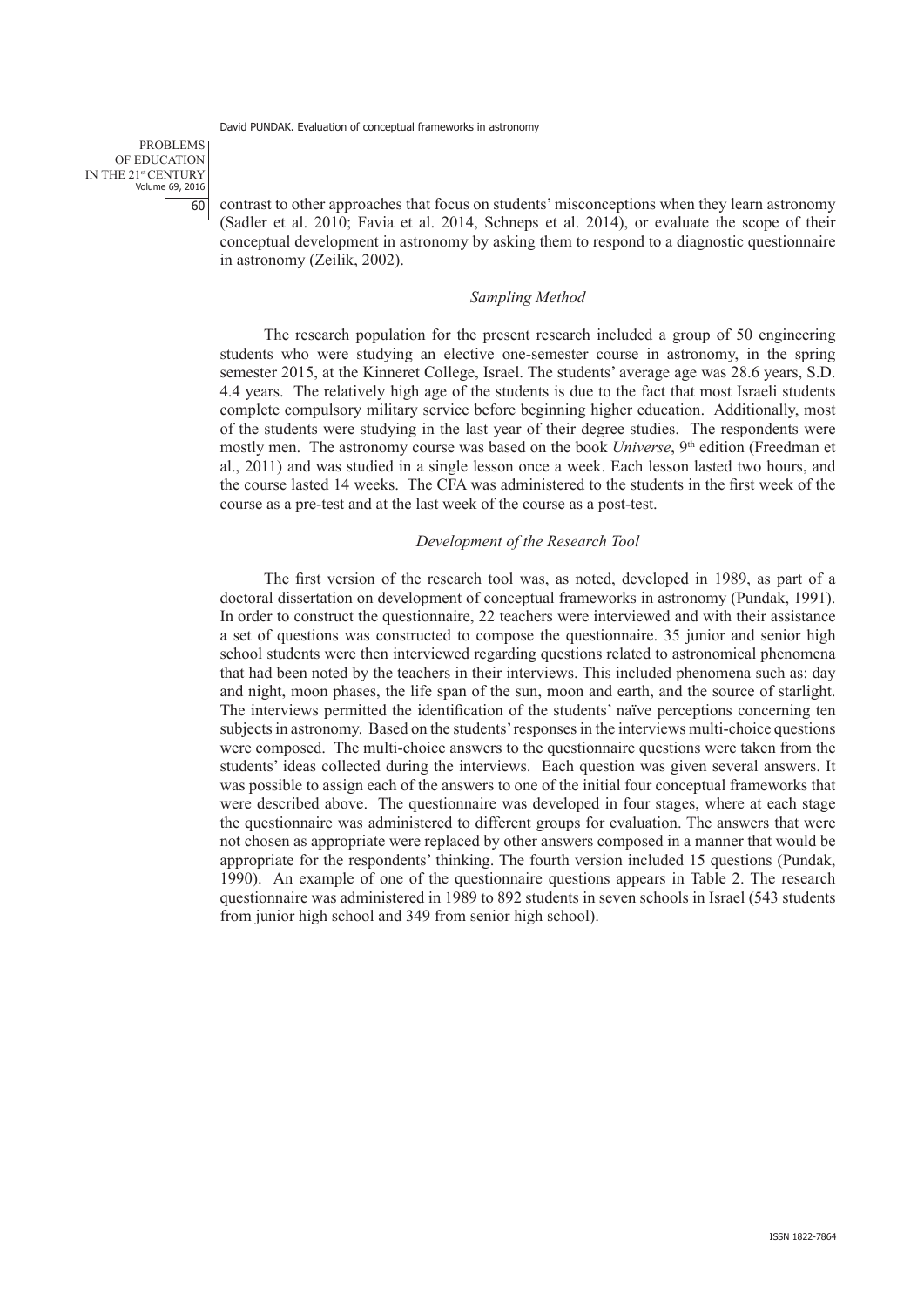## **Table 2. Sample question in the research questionnaire including five possible answers: Each of the answers represents a conceptual framework in astronomy. The grade for the answer indicates which type of conceptual system corresponds with the chosen answer.**

| 3. Has the Earth always existed? |       |  |  |  |  |
|----------------------------------|-------|--|--|--|--|
| <b>Conceptual Frame-</b><br>work | Value |  |  |  |  |
| Geocentric                       |       |  |  |  |  |
| <b>Prescientific</b>             |       |  |  |  |  |
| Prescientific                    |       |  |  |  |  |
| <b>Heliocentric</b>              | 3     |  |  |  |  |
| Sidereal                         | 4     |  |  |  |  |
|                                  |       |  |  |  |  |

In the middle of 2014, it was decided to conduct an experiment using the CFA (see Appendix) on engineering students studying a general course in astronomy in the Kineret Academic College, Israel. For this purpose the questionnaire was reexamined. In light of the many studies conducted since then on the conceptual learning of astronomy (Bailey et al., 2012, Favia et al., 2014, Sadler, 1998; Trumper, 2000, Wittman, 2009), it was decided to introduce additional questions to those included in the original questionnaire, while considering subjects that students may misconceive. For most of the questions (except Question 3) distractors were also set that helped to identify prevalent misconceptions among bachelor's degree students (Sadler, 1998). These distractors were composed so that they would represent a perception that belonged to one of the conceptual frameworks for astronomy. Table 3 shows the numbered questions with consideration of the misconceptions that are often made in their regard as defined by a group of researchers from the Maine University (Favia et al., 2014). These researchers ranked the difficulty involved in coping with these prevalent misconceptions from 1 to 3, whereby close to 1 are misconceptions that are relatively easy to correct, while 3 was given to misconceptions that it is very difficult to correct in the learning process. In Table 3 the relative difficulty of the misconceptions is noted by their rank. The right hand column of the table shows the astronomical conceptual framework to which the misconception belongs. It should be noted that in the particular conceptual framework, let's say the geocentric framework, an answer that appears to be correct is considered a misconception when examined in another conceptual framework, let's say the heliocentric framework.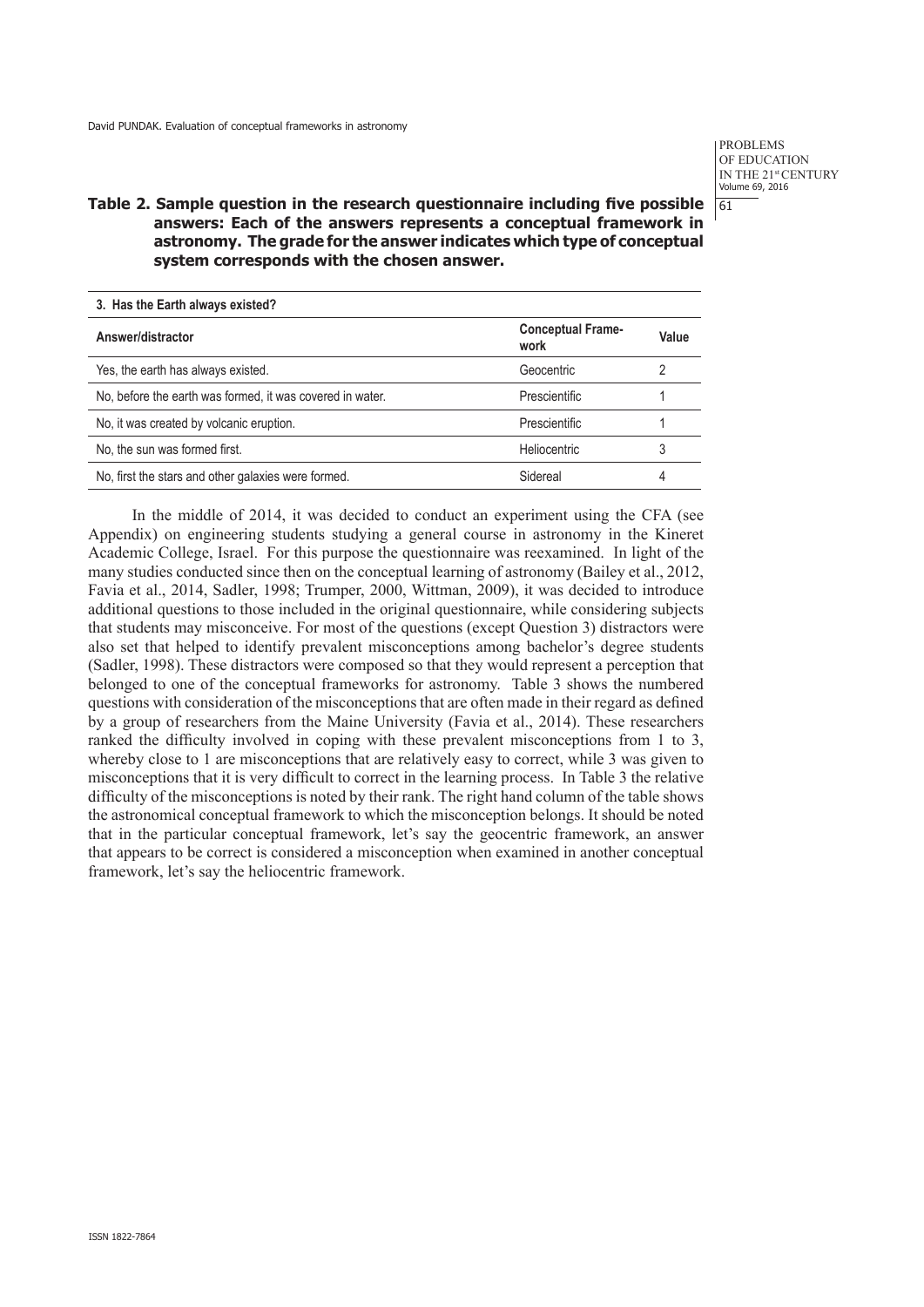PROBLEMS OF EDUCATION IN THE 21st CENTURY Volume 69, 2016 62

## **Table 3. Misconceptions on questions that appear in the CFA questionnaire adopted from the study at Maine University (Favia et al., 2014).**

| Ques-<br>tion No. | <b>Misconception</b>                                                           | Symbol           | <b>Relative</b><br>difficulty | Conceptual<br><b>Framework</b> |
|-------------------|--------------------------------------------------------------------------------|------------------|-------------------------------|--------------------------------|
|                   | The sun orbits the Earth                                                       | sA133            | 1.45                          | Geocentric                     |
|                   | Earth is at the center of the universe                                         | sA115            | 1.49                          | Geocentric                     |
|                   | The earth has always existed                                                   |                  |                               | Geocentric                     |
|                   | The Earth will last forever                                                    | sA143            | 1.48                          | Geocentric                     |
|                   | The Sun is the brightest object in the universe                                | sA190            | 1.77                          | Heliocentric                   |
|                   | All stars are smaller than the Sun                                             | sA <sub>17</sub> | 1.62                          | Heliocentric                   |
|                   | The Sun is the only source of light in the galaxy                              | sA214            | 1.77                          | Heliocentric                   |
|                   | Earth is at the center of the universe                                         | sA115            | 1.49                          | Geocentric                     |
|                   | The Sun is the brightest object in the universe                                | sA190            | 1.77                          | Heliocentric                   |
|                   | Because the Moon reflects sunlight, it has a mirror-like<br>surface            | sA <sub>96</sub> | 2.00                          | Geocentric                     |
|                   | The sun orbits the Earth                                                       | sA133            | 1.45                          | Geocentric                     |
|                   | The Sun will burn forever                                                      | sA178            | 1.52                          | Heliocentric                   |
|                   | Stars in the Milky Way are as close to each other as<br>planets are to the Sun | sA29             | 1.89                          | Heliocentric                   |
|                   | Stars just exist --- they don't make energy or change<br>size or color         | sA20             | 1.65                          | Prescientific                  |
|                   | The Moon changes physical shape throughout its<br>cycle of phases              | sA84             | 1.63                          | Prescientific                  |
|                   | The most important function of a telescope is magni-<br>fication               | sA271            | 2.14                          | Heliocentric                   |
|                   | Halley's comet will eventually hit Earth                                       | sA131            | 2.17                          | Geocentric                     |
|                   | All stars are stationary --- fixed on the celestial sphere                     | sA22             | 1.92                          | Geocentric                     |
|                   | All of the stars are about as far away from the Earth<br>as the Moon           | sA3              | 1.62                          | Geocentric                     |
|                   | Gravity is the strongest force in the universe                                 | sA259            | 2.33                          | Geocentric                     |
|                   | All stars are the same distance from the Earth                                 | sA <sub>14</sub> | 1.45                          | Geocentric                     |
|                   | Stars emit only one color of light                                             | sA23             | 1.79                          |                                |
|                   | Stars are fixed in space                                                       | sA34             | 1.67                          | Geocentric                     |
|                   |                                                                                | average          | 1.73                          |                                |

Note: The right hand column shows the conceptual framework for astronomy that is represented by the prevalent misconception and the next column shows the level of difficulty involved in coping with the misconception.

In the 2015 version of CFA there are 23 questions, each is given five-six possible answers. CFA gives preference to several pre-scientific and geocentric answers. The division of the answers according to percentages is: 32% pre-scientific answers, 32% geocentric answers, 17% heliocentric answers and 19% sidereal/scientific answers. The grade for each of the questions is determined in accord with the answer that is chosen, where the key is 1 for the prescientific answer; 2 for the geocentric answer; 3 for the heliocentric answer, 4 for the sidereal/ scientific answer.

An example of this can be seen in Table 2 that presents a single example of one of the CFA questions. The average student's score for CFA testifies to the conceptual framework that is preferred by her. For example, the preferred conceptual framework for the student whose average score is 3.2 is the heliocentric conceptual system. The Standard Deviation testifies to the extent of consistency that the student maintains in her conceptual framework. The CFA can serve two purposes: (1) as a diagnostic tool regarding the student's level of knowledge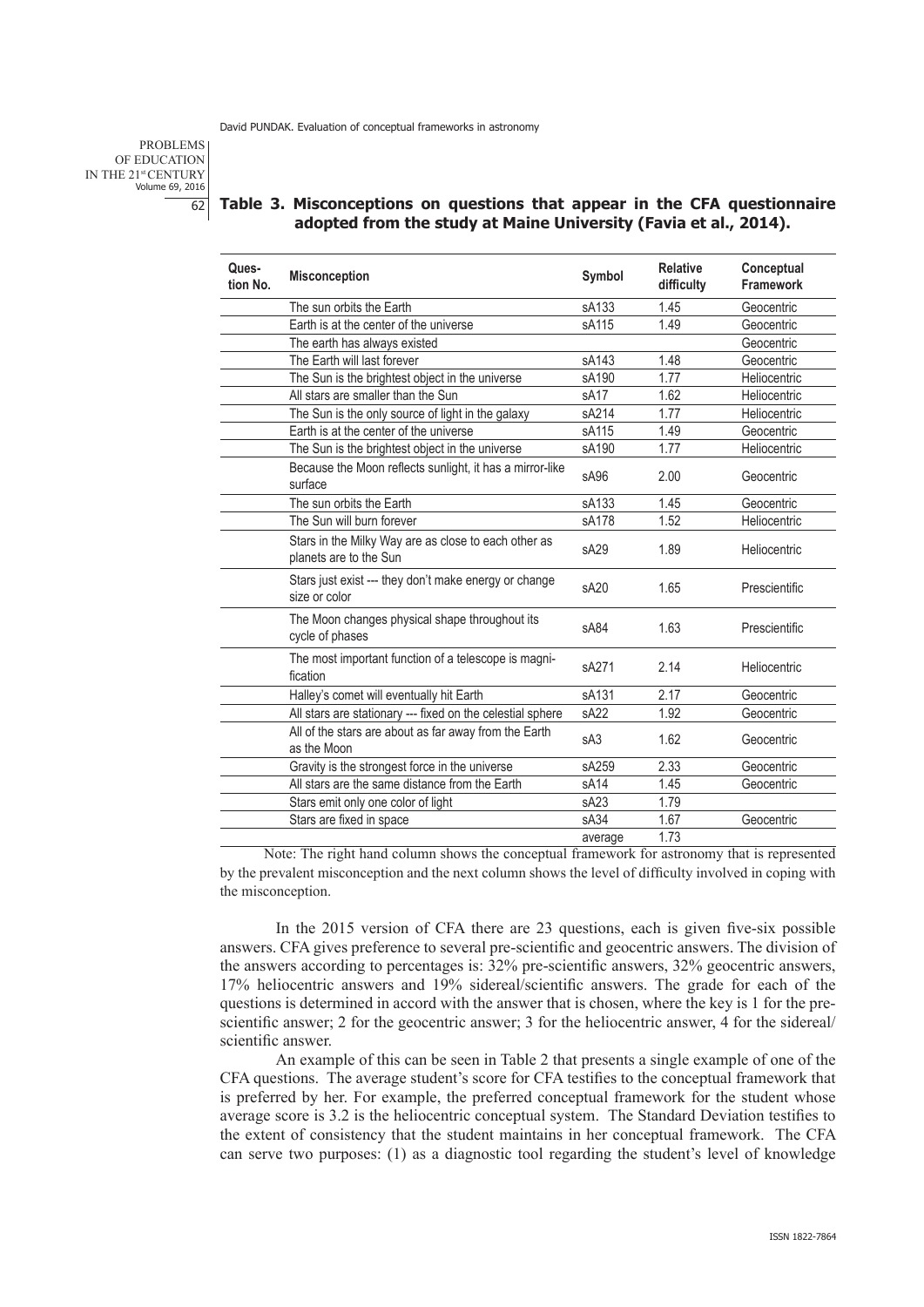in astronomy and (2) as a tool that enables the examination of the influence of learning in an astronomy course on alteration of the student's conceptual framework.

The questions in 2015 version of FCA underwent validation by four content experts. In a meeting conducted with the physics and astronomy staff we discussed the probability that engineering students would choose non-scientific answers. Several participants claimed that "it was not probable that students with a scientific background would choose an answer of this kind".

The overall reliability of CFA was tested by the measurement of internal consistency with Cronbach's α. Using factor analysis, the questionnaire was divided (see below the section on Research Results) into five subjects in the study of astronomy: the earth, astronomical measuring instruments, observational properties, the solar system, and properties of the stars. The reliability level of each of these components is presented in Table 4.

## **Table 4. Division of the questionnaire according to astronomical subjects, with reliability of each subject examined.**

| No. | <b>Component Name</b>           | No. of Items | <b>Cronbach's Alpha</b> |
|-----|---------------------------------|--------------|-------------------------|
|     | <b>Planet Earth</b>             | 6            | 0.609                   |
| 2   | Astronomical Instruments        | 3            | 0.464                   |
| 3   | <b>Observational Properties</b> | 3            | 0.486                   |
| 4   | Solar System                    |              | 0.689                   |
| 5   | <b>Stars' Properties</b>        | 4            | 0.402                   |

#### *Research Questions*

The research focused on three questions:

- 1. To what extent is there a correlation between the results of this study, which related to students in academia and the research results collected with a similar tool from students in junior and senior high schools?
- 2. Which conceptual frameworks in astronomy are characteristically held by engineering students?
- 3. To what extent does an elective course in astronomy lead to a change in engineering students' conceptual frameworks in astronomy?

## **Results of the Research**

The first research question investigated the correlation between the junior high and senior high school students' conceptual frameworks in astronomy and those of college students. The high schools students' understanding was tested by the original version of CFA in 1989, and the conceptual frameworks in astronomy of engineering students, most of whom were in the last stages of the bachelor's degree studies, as measured by the upgrade version of CFA, constructed in 2015. Despite the time gap between the two measurements of approximately 25 years, the research tool used for the measurement was developed out of the same fundamental theoretical approach. It should be noted that the engineering students had a broad academic background in sciences and mathematics, while the school students were chosen randomly and it can be assumed that their background in sciences and mathematics was quite restricted. None of the respondents had formally studied astronomy. Figure 1 shows the distribution of the conceptual frameworks in astronomy in the three research groups. The graph indicates two trends: (1) approximately 90% of the respondents adopt one of two conceptual frameworks – geocentric or heliocentric. (2) When the age of the respondents is lower, the percentage of students who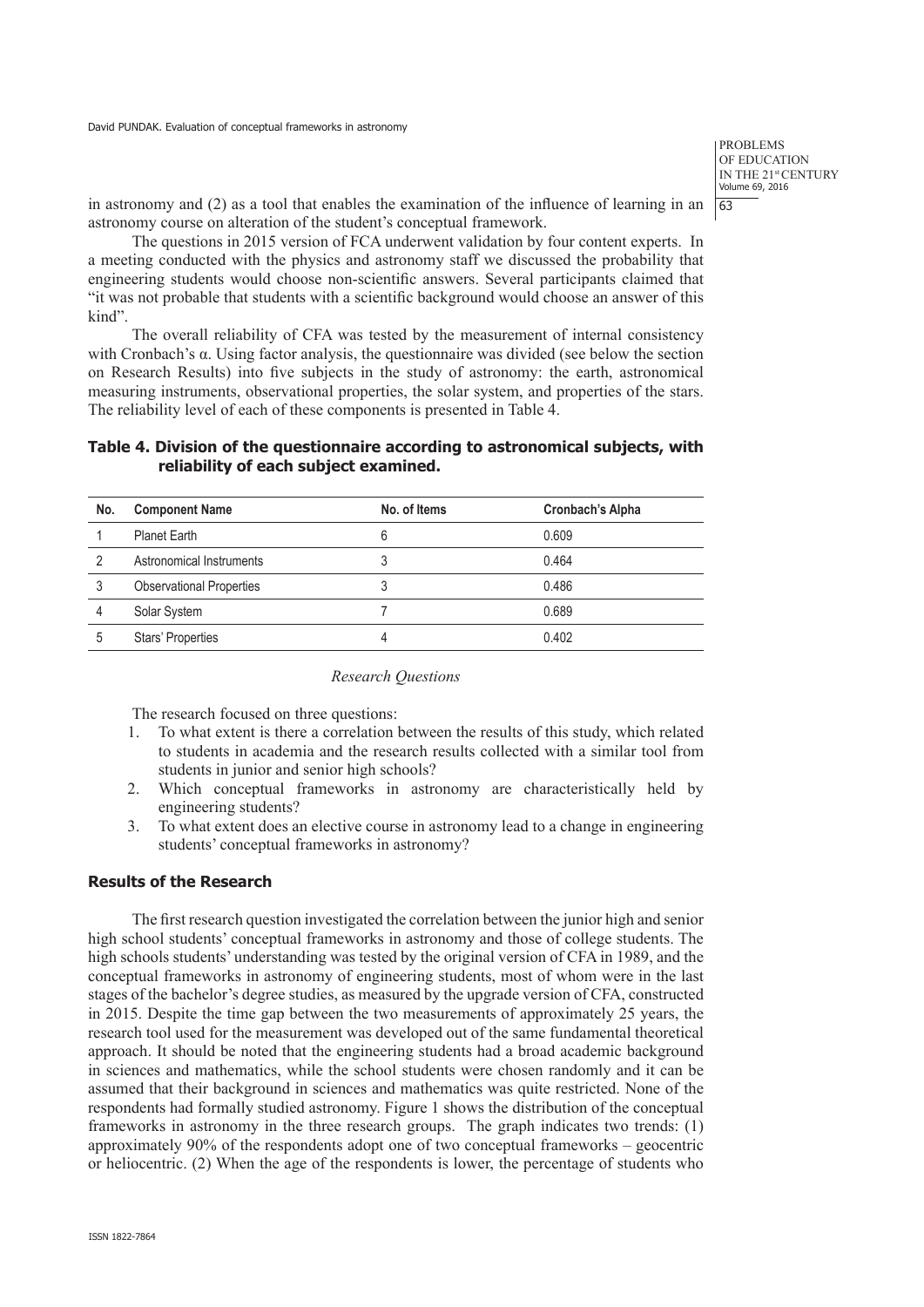PROBLEMS OF EDUCATION IN THE 21st CENTURY Volume 69, 2016 64

hold a geocentric approach increases and correspondingly the percentage of students who hold a heliocentric approach decreases. The reference to Figure 1 also allows us to point up two additional points: (1) It was only the junior high school students who adopted the pre-scientific approach. (2) In all three research groups there is a relatively small proportion of students who adopt the sidereal approach.

The second research question investigated which conceptual frameworks the students used to interpret astronomical phenomena, before learning an astronomy course. From Figure 1 it can be seen that most of the students (84%) adopt the heliocentric approach to relate to astronomical phenomena presented in the research questionnaire. The graph indicates that there is a trend toward strengthening of the heliocentric approach with an increase in the respondents' age.



Junior high school High school Engineering Students

## **Figure 1: Distribution of conceptual frameworks in astronomy held by students in junior and senior high schools (measured in 1989) and in an academic college (measured in 2015). Respondents had not formally studied astronomy.**

The third research question investigated the influence of an elective course in astronomy on the conceptual frameworks of engineering students. The CFA was administered twice during the course. Figure 2 displays the distribution of the students' attitudes given in the pre-course questionnaire and in the post-course questionnaire. Measurement of the improvement after the course (the gain index) according to Hake (1998) was  $g = 0.37$ . A t-test found a significant difference between the results of the pre-course test (M=3.03, SD=0.36) and the results of the post-course test (M=3.39, SD=0.34) where  $p<0.000$ , t(98)=4.66.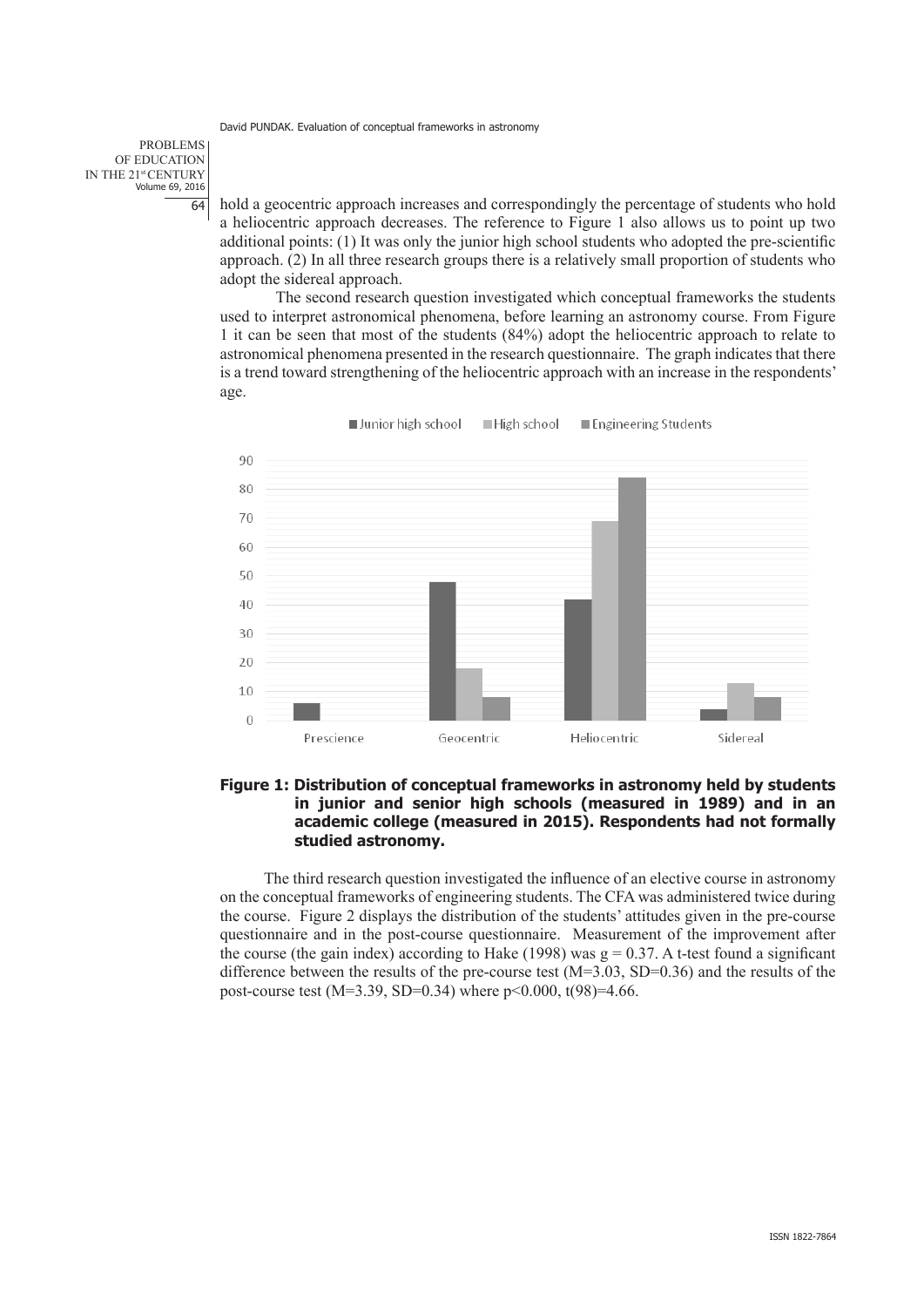



## **Figure 2: Conceptual frameworks in astronomy held by engineering students at the beginning and end of a course in astronomy, as emerged from the research questionnaire (CFA).**

To what extent was there a change in the students' attitudes concerning the questions that were presented in the research tool following the elective course in astronomy? A comparison was drawn between the attitudes of the students concerning each of the 23 questions in the research tool as they emerged from the pre-course test and the post-course test using t-tests. It was found that there was a significant improvement in the students' attitudes (more advanced conceptual framework) for 12 out of the 23 questions in the post test questionnaire. For another ten questions there was a non-significant improvement. For only one question there was a significant regression. This was question 6 that related to the grading of celestial bodies from the largest to the smallest. In the pre-course questionnaire more students noted that the Northern star is larger than the sun than in the post-course questionnaire. As is well known the Northern star has 4.6 times the mass of the sun and a radius 46 times larger than that of the sun. In contrast to question 21 that dealt with the distance of stars in the Orion constellation from the earth, in the pre-course questionnaire most of the students used a pre-scientific or geocentric approach. At the end of the course the students preferred a heliocentric sidereal approach. Figure 3 shows the students' attitudes towards the CFA questions. The mean of the students' attitudes was calculated for each question. The graph allows us to see that the students' attitudes before the course were distributed between the geocentric and heliocentric approaches, while at the end of the course most of the students used a heliocentric or a sidereal approach.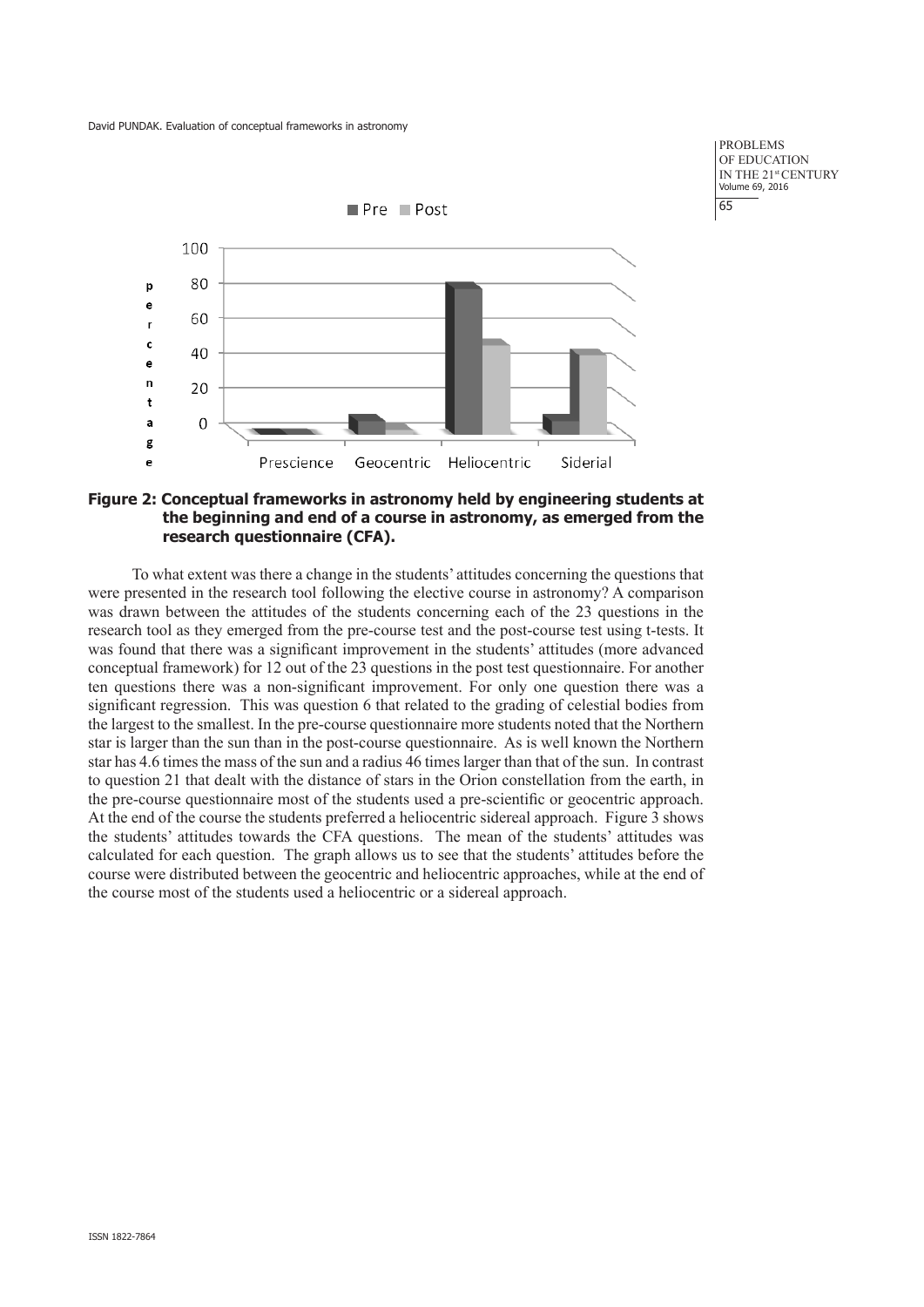PROBLEMS OF EDUCATION IN THE 21st CENTURY Volume 69, 2016 66



# Students' Notions toward Questions in Questionnaire

**Figure 3: Change in students' attitudes towards the CFA questions from the pre to the post-course. The conceptual frameworks are represented**  by the values:  $1 =$  pre-scientific,  $2 =$  geocentric,  $3 =$  heliocentric,  $4 =$ **sidereal.**

#### **Discussion**

As part of the development of astronomy, there have been various stages in the comprehension of the universe (Špelda, 2015), from a pre-scientific approach to a geocentric and later heliocentric and then sidereal approach. These stages were described in this paper through four conceptual frameworks. This same development was found to occur along the path that the students take during their elementary studies in astronomy (Morik & Muhlenbrock, 1999). Just as these transitions were met with resistance over the course of paradigms history (Kuhn, 1962), thus, the students too, who began to organize the concepts in astronomy, found that they needed to cope with the different approaches adopted towards the structure of the universe and the structure of its components (Sadler, 1998). The results of the present research support the hypothesis that studies in astronomy require suitable knowledge in sciences and mathematics. Scientific knowledge is usually acquired over years of study in schools and colleges. The results of this research and a previous study (Pundak, 1990), which were collected with the CFA research tool, indicate that an improvement occurred in the adoption of conceptual frameworks in astronomy with the development of knowledge in sciences. It is known that a broad scientific background cannot ensure that a student will not adopt non-update astronomical approaches (Shneps  $&$  Sandler, 1988). However, the research results indicate that a scientific background enabled the respondents to undergo a paradigmatic change (Kuhn, 1962). This was especially so with regard to the transition from a geocentric to a heliocentric approach (Figure 1), and especially from a heliocentric to a sidereal approach (Figures 2 and 3). Transitions like these require familiarity with different subjects in science and mathematics such as: gravity laws, optics, theories of heat, atomic structure etc. Without fundamental understanding in these fields the student will find it difficult to abandon an intuitive approach that sees earth as the center of the universe and the other celestial bodies as its additions. This approach is best expressed in the geocentric approach, which clearly reflects the daily experiences of a human living on earth.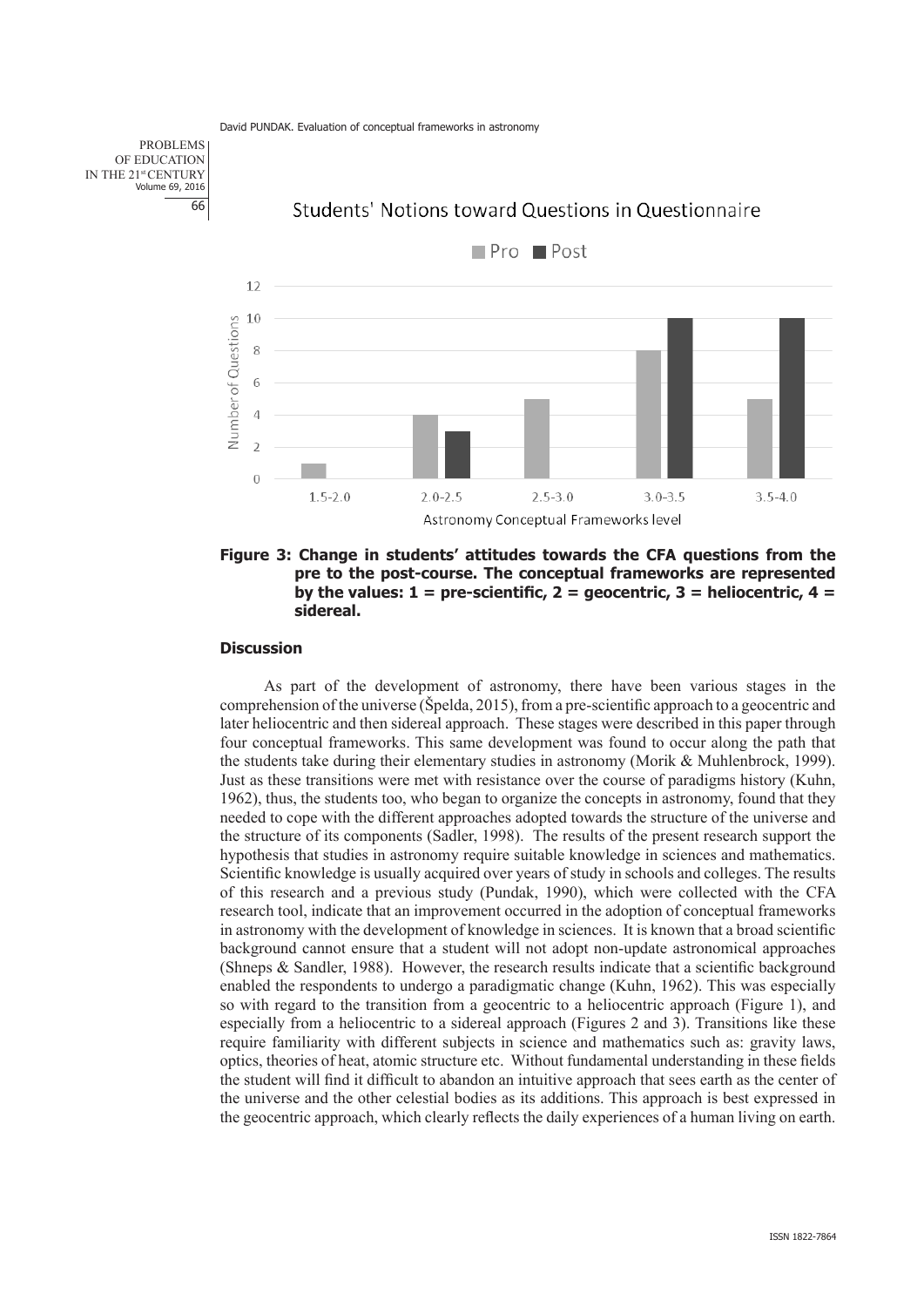#### **Conclusions**

PROBLEMS OF EDUCATION IN THE 21st CENTURY Volume 69, 2016 67

The elective course in astronomy that was studied here is divided into three parts: introduction to observational astronomy, the solar system, and development of the stars. From the results regarding the second research question it is possible to see that there was a significant change in the way students' interpreted phenomena related to the properties of stars and viewing the sun as a star. Studies that examined college students' difficulties when dealing with stellar phenomena (Bailey et al., 2012; Favia et al., 2014; Zeilik, 2002), found a long list of such difficulties and misconceived assumptions. Fox example: all stars are smaller than the sun; the sun is the only source of light in the galaxy; the sun is the brightest object in the universe; the sun will burn forever; stars in the Milky Way are as close to each other as planets are to the Sun, and so on. Dealing with these difficulties requires systematic presentation of the development of observations accompanied by the development of theoretical models that support the abundance of data collected by astronomers. The course emphasized that astronomy is a continuously dynamic active and developing science, in which questions generate responses of improved observation and astronomical models. An actual case in 2016 is the 100 years old question about gravitational waves (Miller, 2016).

The data that appear in Figure 2 testify that 39% of the students who used a heliocentric approach at the beginning of the course adopted a sidereal approach by the time it ended. In addition, 6% of the students who used a geocentric approach at the beginning of the course adopted a heliocentric approach at the end of the course. In a t-test comparing students' conceptual frameworks in astronomy before the course and after the course, it turned out that the sidereal approach strengthened among all students who studied the course.

This research applied an upgraded tool, the CFA, which evaluated students' attitudes concerning astronomy. The CFA joins the rich collection of existing tools for the diagnosing and evaluating students' knowledge in astronomy, such as: the Astronomy Diagnostic Test (ADT), Star Properties Concept Inventory (SPCI), Newtonian Gravity Concept Inventory (NGCI), Astronomy and Space Science Concept Inventory (ASSCI.). The unique contribution of CFA is that it identifies conceptual frameworks in astronomy so that it becomes possible to assess the change in astronomical approach after learning astronomy courses. The CFA relies on work done by other researchers who discovered and identified naïve conceptualizations and misconceptions in astronomy. In its design, the CFA adopted the "distractor-driven" multiplechoice (DDMC) approach. In addition to the advantages of these tools, the CFA facilitates identification and follow-up of changes in paradigms prevalent among students studying astronomy.

Learning astronomy demands conceptual understanding in several different fields, such as sky orientation, celestial bodies, light and the information it carries, nuclear reaction, spectroscopy, particles theory, and so on. Students need a frame of reference or an organizing framework, which enables them to observe and build a model of the universe and arrange all the information they learn in astronomy. This research presents taxonomy of four different conceptual frameworks, which allows the instructor to evaluate the students' orientation in astronomy. Each conceptual framework presents a different approach toward the universe. The research found that students might use the same terminology while relating to totally different ideas that reflect different conceptual framework in astronomy. Beside the theoretical approach, the paper presents a valid and reliable tool to evaluate students' conceptual frameworks in astronomy - CFA. This study applied the CFA on engineering students who studied astronomy as an elective course. The CFA indicated a significant change in conceptual frameworks in astronomy as result of this course. The assumption is that the CFA can be applied as an important evaluation tool in learning astronomy in elementary schools, high schools and the university. Further studies are needed to support this assumption.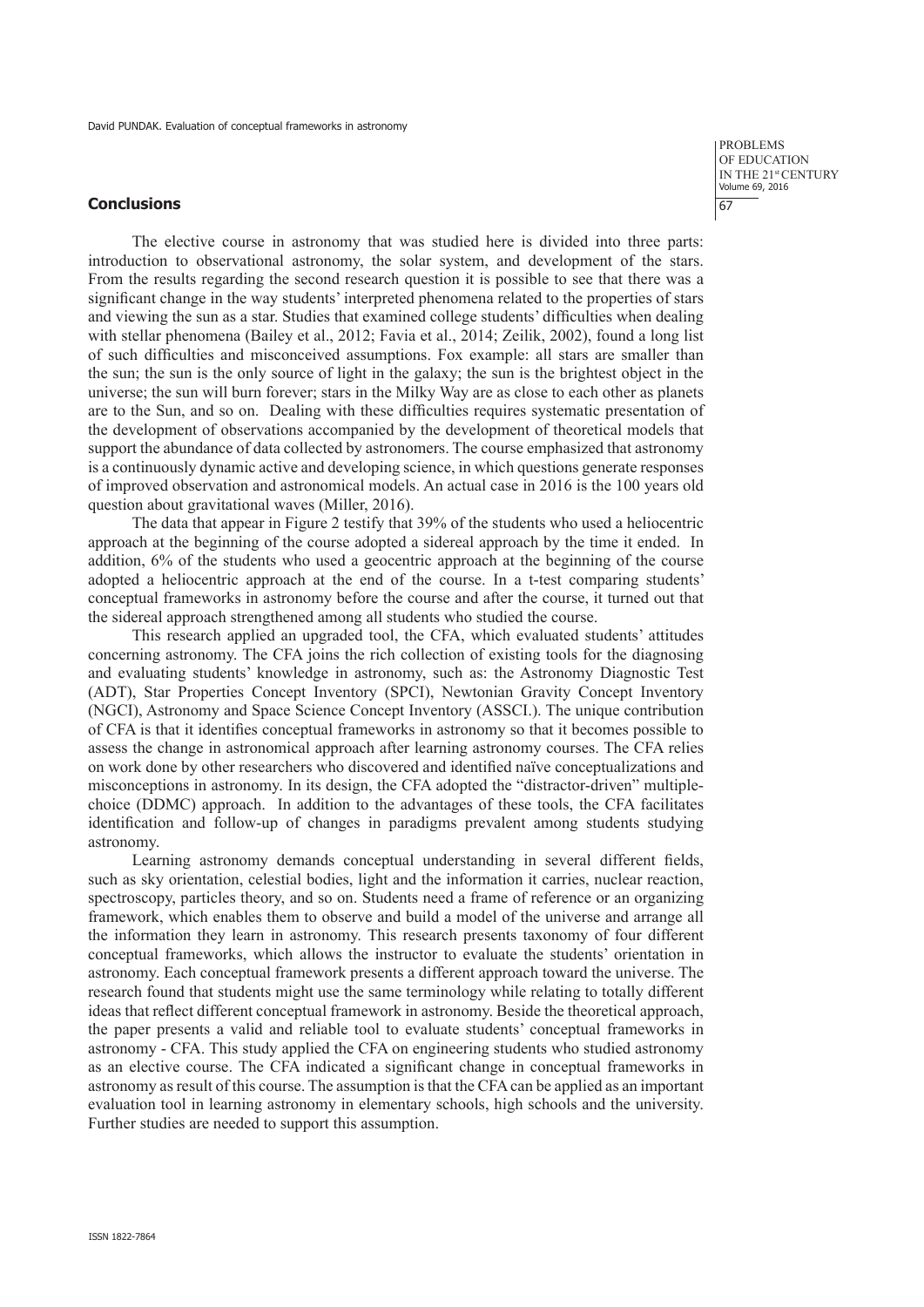#### *The Research Limitations*

This research was conducted on a small group of students  $(N=50)$  with specific characteristics, engineering students, most of whom were in their fourth year of studies. It would be interesting to conduct follow-up research on a larger scale among different student populations, using the CFA in order to improve the tool and enable its use for systematic study.

## **Acknowledgements**

Many thanks are due to the physics and astronomy staffs in the Kineret Academic College in the Jordan Valley, including the lecturers Svetlana Postilenik, Khen Shalem and Udi Wagner. The staff invested significant time and effort, providing helpful remarks and validating the research tool and without their dedicated help, it would not have been possible to conduct this study.

#### **References**

- Bailey, J. M., Johnson B., Prather, E. E, Slater, T. F. (2012). Development and validation of the star properties concept inventory. *International Journal of Science Education*, *34* (14), 2257–2286.
- Calderón, C. E., Flores, C. F., & Gallegos, C. L. (2013). Elementary students' mental models of the solar system. *Astronomy Education Review, 12* (1) DOI: 10.3847/AER2012044.
- Conceptual Framework in Astronomy (1995). Retrieved https://web.archive.org/web/20040829230040/ http://www2.yarden.ac.il/bloss/IAS/econcept/intro.htm.
- Diakidoy, I. A., Vosniadou, S., & Hawks, J. D. (1997). Conceptual change in astronomy: Models of the earth and of the day/night cycle in American-Indian children. *European Journal of Psychology of Education*, *12* (2), 159-184.
- Duncan, D. K., & Arthurs, L. (2012). Improving student attitudes about learning science and student scientific reasoning skills. *Astronomy Education Review*, *11*, 010102–1.doi: 10.3847/AER2009067.
- Favia, A., Comins, N. F., Thorpe, G. L., Batuski, D. J. (2014). A direct examination of college student misconceptions in astronomy: A new instrument. *Journal and Review in Astronomy Education and Outreach, 1* (1), A21-A39.
- Finegold, M., & Pundak, D. (1991). A study of change in students' conceptual frameworks in astronomy. *Studies in Educational Evaluation, 17*, 151-166.
- Freedman, R. A., Geller, R. M, Kaufmann, W. J. (2011). *Universe* 9th Edition. New York: W.H. Freeman and Company.
- Hake, R. R. (1998). Interactive-engagement vs traditional methods: A six-thousand student survey of mechanics test data for introductory physics courses. *American Journal of Physics, 66*, 64-74.
- Kuhn, T. S. (1962). *The structure of scientific revolutions*. University of Chicago Press.
- Linton, C. M. (2004). *From Eudoxus to Einstein: A history of mathematical astronomy. Cambridg*e, UK: Cambridge University Press.
- Matthews, M. R. (1994). *Science teaching: The role of history and philosophy of science*. New York: Routledge.
- Miller, M. C. (2016). Gravitational waves: Dawn of a new astronomy. *Nature, 531*, 40–42, (03 March).
- Morik, K., Muhlenbrock. M., (1999). Conceptual change in the explanations of phenomena in astronomy. In Kayser, D., Vosniadou, S. (Eds), *Modelling changes in understanding case studies in physical reasoning*. Oxford, UK: Elsevier Science Ltd.
- Nussbaum, J. (1989). The earth as a cosmic body. In R. Driver, E. Guesne, & A. Tiberghien (Eds.), *Children's ideas in science* (pp. 170-192). Milton Keynes: Open University Press.
- Piaget, J. (1973). *The origins of intelligence in children*. New York: W.W. Norton.
- Pundak, D. (1990). *A study of change in high school students' conceptual frameworks in astrophysics, by means of student matriculation projects in astrophysics*. Dissertation submitted to Technion, technology institution, Haifa, Israel.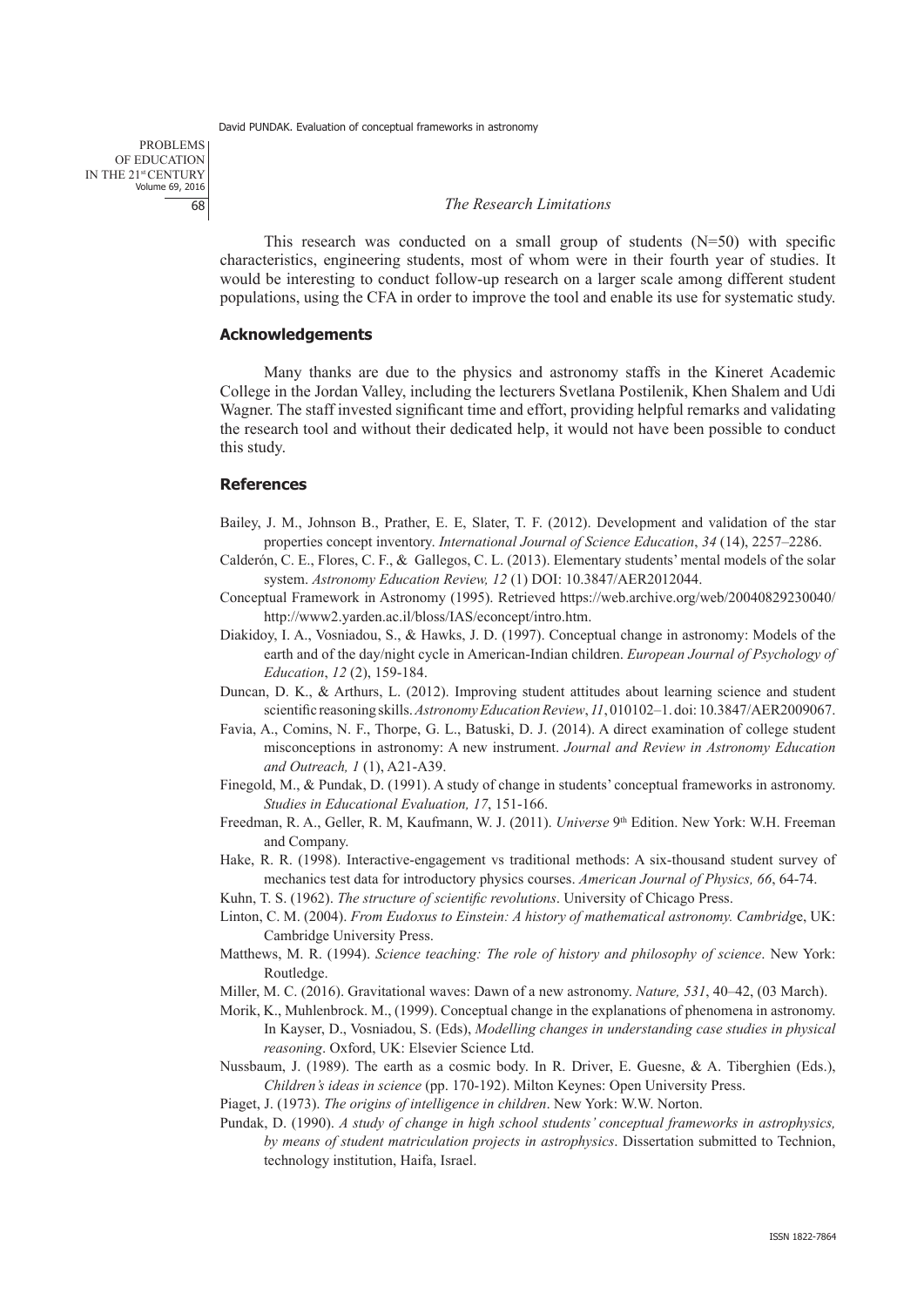- Pustil'nik, L., & Pundak D. (2006). Experience of the creative Space-Astrophysics Education in Israeli Science-Educational Center "Blossoms of Science" – Creative activity from mini-projects in basic school to ASTROTOP-projects for graduates, *36th COSPAR Scientific Assembly*, Beijing, China.
- Redish, E. F., & Smith, K. A. (2008). Looking beyond content: Skill development for engineers. *Journal of Engineering Education, 97*, 295-307.
- Sadler, P. M. (1998). Psychometric models of student conceptions in science: Reconciling qualitative studies and distractor-driven assessment instruments. *Journal of Research in Science Teaching*, *35* (3), 265-296.
- Sadler, P. M., Coyle, H., Miller J. L., Cook-Smith, N., Dussault, M., & Gould, R. R. (2010). The astronomy and space science concept inventory: Development and validation of assessment instruments aligned with the K–12 national science standards. *Astronomy Education Review*, *8*, 010111.
- Schneps, M. H., & Sadler, P. M. (1988). *Video: A private universe*. Santa Monica: Pyramid Films.
- Schneps, M. H., Ruel, J., Sonnert, J., Dussault, M., Griffin, M., Sadler, P. M. (2014). Conceptualizing astronomical scale: Virtual simulations on handheld tablet computers reverse misconceptions. *Computers & Education, 70*, 269–280.
- Špelda, D. (2015). From closed cycles to infinite progress: Early modern historiography of astronomy. *History of Science, 53* (2), 209–233.
- Solheim, J. E., Stordahl, K., Humlum, O. (2012). The long sunspot cycle 23 predicts a significant temperature decrease in cycle 24. *Journal of Atmospheric and Solar-Terrestrial Physics, 80*, 267-284. Retrieved from http://www.sciencedirect.com/science/article/pii/S1364682612000417.
- Timberlake, T. K (2013). Modeling the history of astronomy: Ptolemy, Copernicus, and Tycho. *Astronomy Education Review, 12* (1), DOI: 10.3847/AER2013001.
- Trumper, R. (2000). University students' conceptions of basic astronomy concepts. *Physics Education, 35*, 9-15.
- Vosniadou, S. (1994). Capturing and modeling the process of conceptual change. *Learning and Instruction*, *4*, 45-69.
- Wittman, D. (2009). Shaping attitudes toward science in an introductory astronomy course. *The Physics Teacher, 47* (9), 591. doi: 10.1119/1.3264591.
- Zeilik, M. (2002). Birth of the Astronomy Diagnostic Test: Prototest evolution. *Astronomy Education Review, 1* (2), 46. Retrieved from http://aer.noao.edu/AERArticle.php?issue=2&section=2&arti cle=5.

#### **Appendix**

#### **Conceptual Frameworks in Astronomy (CFA) Questionnaire**

The astronomy questionnaire below is composed of 23 questions. Each question has several answers (5 or 6). Please choose the answer that in your opinion is the most appropriate answer. Your answers on this questionnaire will not influence your course grade in any way, but are intended solely for research purposes. Before choosing an answer it is important to ascertain that the question is clear to you. Often students do not accurately read the question and so they do not choose the most appropriate answer according to their opinion. A full response to the questionnaire will be considered as a presentation of a course assignment.

Thank you for your cooperation

The course research and teaching staff

#### **Question 1**

When the sun sets and night comes, is it dark all over the world?

1. Yes, because the sun has gone to a distant place and cannot emit light to the earth from there. (pre-scientific)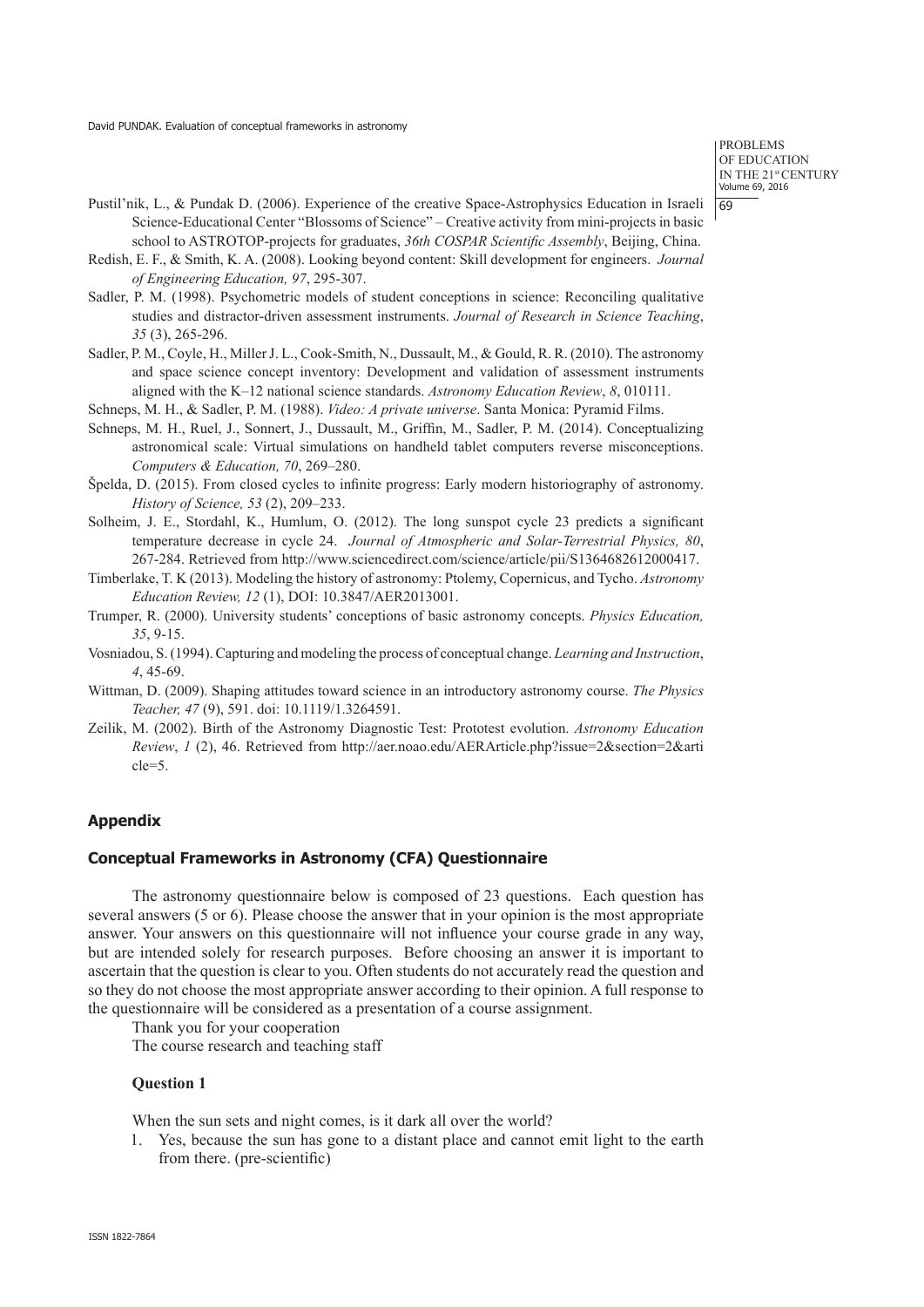PROBLEMS OF EDUCATION IN THE 21st CENTURY Volume 69, 2016 70

- 2. Yes, because the sun has collected its light in the evening and will not shine its light until the morning of the next day. (pre-scientific)
- 3. No, because the earth goes around the sun. (heliocentric)
- 4. No, because the earth turns on its own axis. (geocentric)
- 5. No, because the sun does not stop spreading light either by day or night. (sidereal/ scientific)

## **Question 2**

Can it be assumed that the earth is at the center of the solar system?

- 1. Yes, each component of the solar system moves around the earth. Including: the sun, the moon and the planets. (geocentric)
- 2. Yes, the earth is exactly in the center of the path between the sun and the margins of the solar system. (geocentric)
- 3. No, the earth is the nearest planet to the sun. (pre-scientific)
- 4. No, the sun is in the center of the solar system. (sidereal/scientific)
- 5. No, the structure of the solar system is not fixed and each time a different celestial body is in the center. (pre-scientific)
- 6. No, the structure of the solar system and its arrangement are determined by God's will that alters from time to time. (pre-scientific)

## **Question 3**

Has the earth always existed?

- 1. Yes, the earth has always existed. (pre-scientific)
- 2. No, before it became the earth, it was covered in water. (pre-scientific)
- 3. No, it was created by volcanic eruption. (pre-scientific)
- 4. No, the sun was created first. (heliocentric)
- 5. No, first the stars and other galaxies were formed. (sidereal/scientific)

## **Question 4**

Will the earth continue to exist forever?

- 1. Yes, the earth is a body with immense dimensions that does not alter over time. (geocentric)
- 2. Yes, it is part of the solar system, a stable system that operates for billions of years. (heliocentric)
- 3. No, in the future a comet or meteor will hit the earth and then it will cease to exist. (pre-scientific)
- 4. No, there is extreme heat in the center of the earth and it will erupt in the future and tear the earth into pieces. (pre-scientific)
- 5. No, the earth and the sun will cease to exist in billions of years. (sidereal/scientific)

## **Question 5**

Why do we not see the stars during the day?

- 1. The stars are only on the dark side of the earth. (pre-scientific)
- 2. During the day the stars move behind the sun and so they cannot be seen. (heliocentric)
- 3. The stars are in the same place during the day as they are during the night, but the sunlight is many times stronger than their own light. (sidereal/scientific)
- 4. The stars are in the same place during the day as they are during the night, but then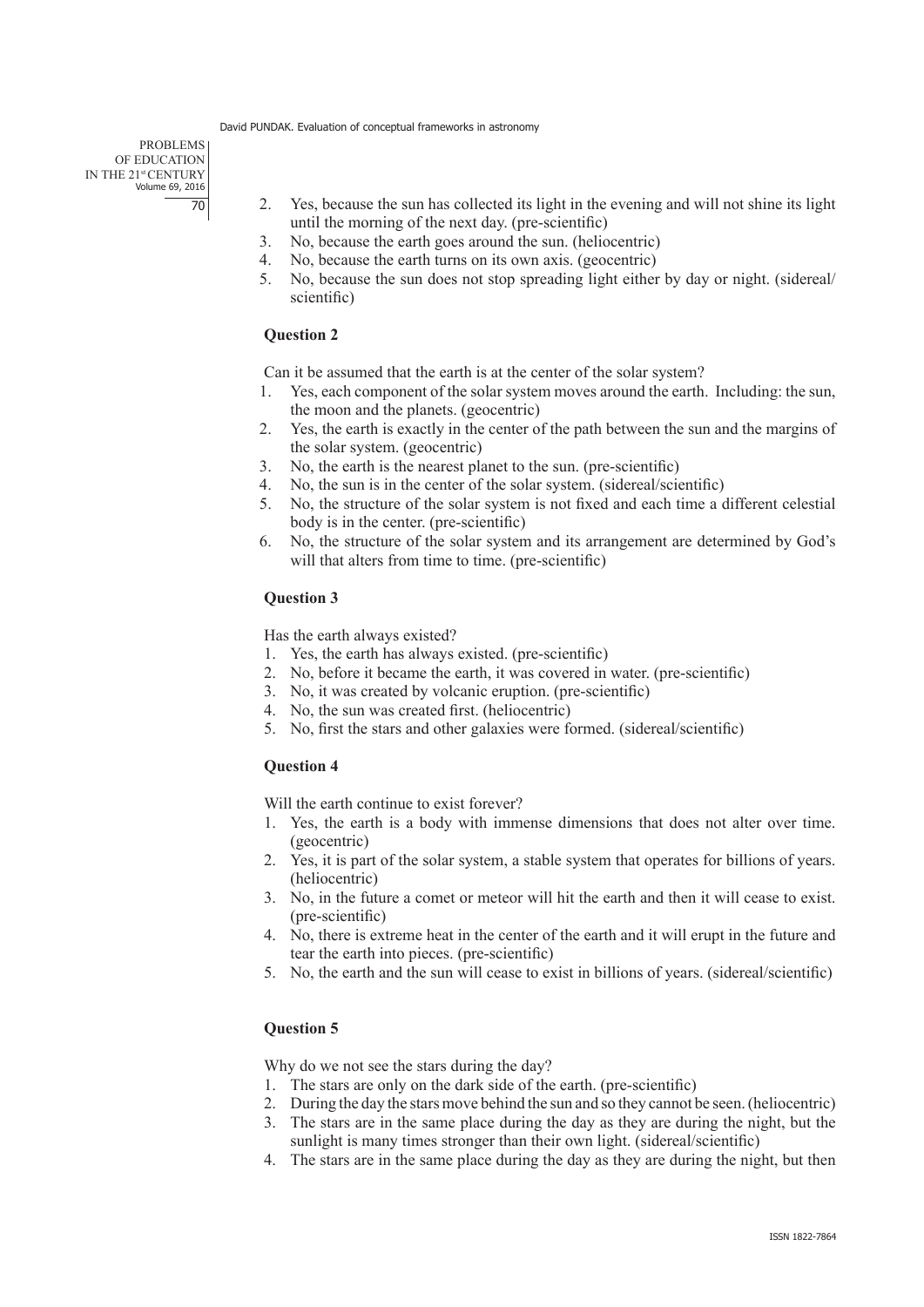they cease to shine. (pre-scientific)

5. During the day the stars do not reflect the sunlight in the direction of the earth. (geocentric)

## **Question 6**

What is the correct order for the following bodies – from the largest to the smallest?

- 1. Sun, Earth, Mediterranean Sea, Moon, North Star, Saturn. (heliocentric)
- 2. North Star, Sun, Saturn, Earth, Moon, Mediterranean Sea. (sidereal/scientific)
- 3. Sun, Saturn, Earth, North Star, Moon, Mediterranean Sea. (heliocentric)
- 4. Earth, Sun, Mediterranean Sea, Moon, Saturn, North Star. (geocentric)
- 5. Earth, Mediterranean Sea, Sun, Moon, Saturn, North Star. (geocentric)
- 6. Sun, Earth, Moon, Saturn, North Star, Mediterranean Sea. (heliocentric)

## **Question 7**

What do you think a star is?

- 1. A star is made of material which only shines at night. (pre-scientific)
- 2. A star is a body of solid material that was created and which reflects the sun's light. (geocentric)
- 3. A star is a place where it is possible to live. (pre-scientific)
- 4. A star is a body of burning material like the sun. (sidereal/scientific)
- 5. A star is a point that shines in the sky at night. (pre-scientific)
- 6. A star is made of shining material similar to crystal glass or a diamond. (pre-scientific)

## **Question 8**

Why do stars remain up in the sky and don't fall onto the earth?

- 1. The stars move around the earth as does the moon and so like the moon they do not fall. (geocentric)
- 2. The stars are too far away and so earth's gravity force does not influence them. (geocentric)
- 3. The stars are very far away and far larger than the earth and some of them are even larger than the sun. (sidereal/scientific)
- 4. Other forces act on the stars that balance the forces acting on them from the sun and the earth. (heliocentric)
- 5. The stars stay up in the sky because that is their natural place. (pre-scientific)

## **Question 9**

When we compare the amount of energy that is emitted by sunlight to the amount of energy needed by humans on earth it becomes clear that:

- 1. The sun emits far less energy in comparison to the energy needed by humans. (pre-scientific)
- 2. The sun emits less energy in comparison to the energy needed by humans. (pre-scientific)
- 3. The sun emits a similar amount of energy to the amount of energy needed by humans. (geocentric)
- 4. The sun emits more energy in comparison to the energy needed by humans. (heliocentric)
- 5. The sun emits far more energy in comparison to the energy needed by humans. (sidereal/scientific)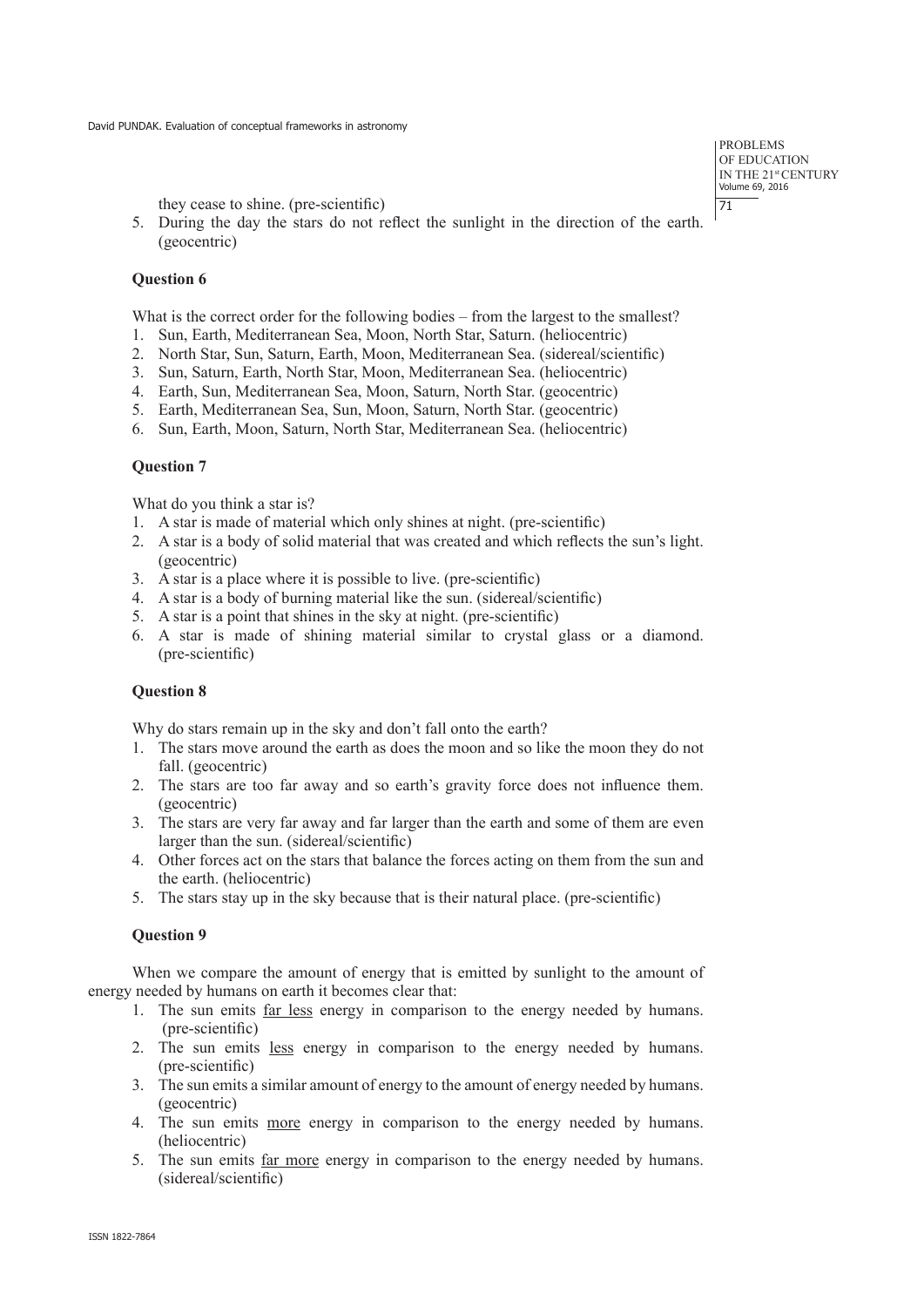PROBLEMS OF EDUCATION IN THE 21st CENTURY Volume 69, 2016 72

## **Question 10**

Does the earth emit light from away like the moon?

- 1. No, the earth does not emit light like the moon, otherwise we would see that at night. (pre-scientific)
- 2. No, because the earth differs from the barren moon since it is mostly covered by water, forests and snow that do not reflect light. (geocentric)
- 3. Yes, light reaches earth, mainly from the stars, and the earth reflects the light. (geocentric)
- 4. Yes, sunlight reaches earth and like the moon it reflects that light. (sidereal/scientific)
- 5. No, from a distance the earth looks similar to the sun and not the moon. (geocentric)

## **Question 11**

Why do both the sun and the moon rise in the east and set in the west?

- 1. This is the natural movement of astronomic bodies. (pre-scientific)
- 2. The sun draws the moon after it and they both move around the earth. (geocentric)
- 3. All the stars, like the sun and the moon circle around the earth. (geocentric)
- 4. Because of the rotational movement of the earth on its axis it seems as though the sun and the moon are moving around it. (sidereal/scientific)
- 5. The sun is the largest astronomic body and it drags all the other stars in a circular movement after it. (heliocentric)

## **Question 12**

Will the sun continue to emit light forever?

- 1. After a long time the sun will use up all it's "fuel" and it will be extinguished. (sidereal/scientific)
- 2. The sun will explode in the future because it will collide with other celestial bodies. (geocentric)
- 3. The sun has an infinite store of "fuel" and it will light up forever. (heliocentric)
- 4. The sun shines due to supernatural powers and they can cause the cessation of sunlight. (pre-scientific)
- 5. The sun, like the earth will continue to exist forever. (pre-scientific)

## **Question 13**

As is well-known, the solar system consists of eight planets. How do these planets differ from other stars?

- 1. There is no substantive difference between the planets and other stars. (pre-scientific)
- 2. Planets are not connected to groups of stars but instead they move between them. (geocentric)
- 3. Planets do not create light while the stars emit light like the sun. (sidereal/scientific)
- 4. Planets are in movement, while the other stars are fixed and do not move. (pre-scientific)
- 5. Planets are close to the earth's atmosphere while the rest of the stars are very distant from the earth. (geocentric)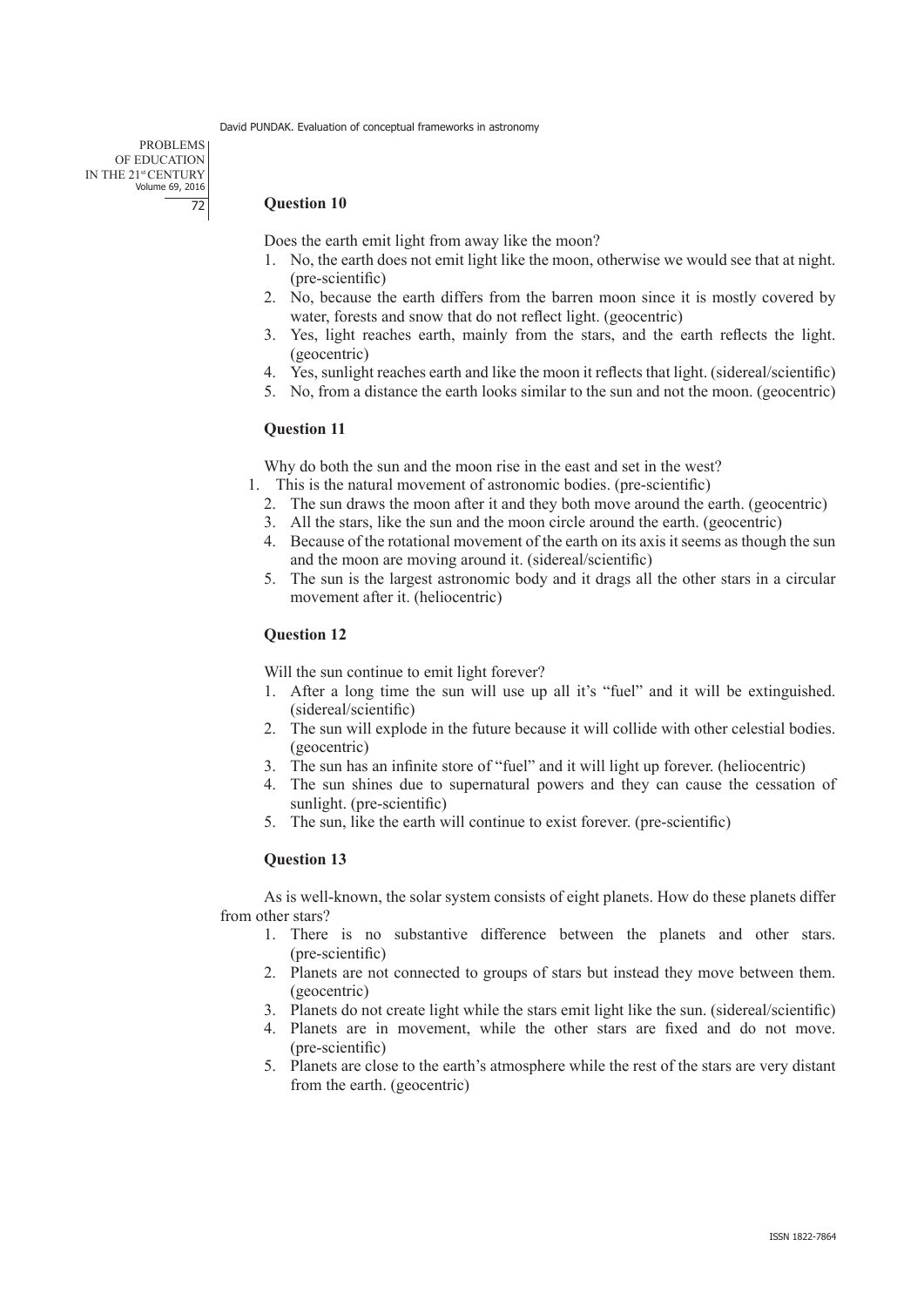#### **Question 14**

How are stars created?

- 1. Reflection of sunlight. (heliocentric)
- 2. From phosphorescence of the material from which they are made. (pre-scientific)
- 3. Burning when they pass through earth's atmosphere. (geocentric)
- 4. Nuclear reactions at its core. (sidereal/scientific)
- 5. Burning on the surface of the stars. (geocentric)
- 6. Reflection of lightning and lights created by humans. (pre-scientific)

## **Question 15**

What causes the changes in the appearance of the moon?

- 1. The change in the amount of light created on the moon at any moment. (pre-scientific)
- 2. Clouds on its face that hide part of the light that it emits. (pre-scientific)
- 3. The shadow cast by the earth on the moon. (geocentric)
- 4. The amount of light reaching the moon from the sun alters periodically. (heliocentric)
- 5. Half of the moon is always lit by the sun, but sometimes only part of it faces towards the earth. (sidereal/scientific)

## **Question 16**

When we look at the stars in the sky through a telescope ...

- 1. They look far larger than they appear to us. (geocentric)
- 2. They look very small but slightly larger than they appear to us without a telescope. (geocentric)
- 3. They still look like a small point. (sidereal/scientific)
- 4. There is a big difference in magnification between the stars, some seem very large and others remain without change. (pre-scientific)
- 5. You can see hills and mountains on them and if they are very near, even people. (pre-scientific)
- 6. They seem like small suns. (heliocentric)

## **Question 17**

A comet is a phenomenon whereby a large white smear is seen in the skies for several weeks or months. When comets are clearly visible they are:

- 1. Close to the earth. (geocentric)
- 2. Close to the moon. (geocentric)
- 3. Close to the sun. (sidereal/scientific)
- 4. Close to the North Star. (pre-scientific)
- 5. Close to the center of the galaxy. (pre-scientific)

## **Question 18**

Sometimes we can watch a variable star. This is a star that changes its brightness. Sometimes its brightness is stronger than its regular strength and sometimes weaker. These variations in the star's brightness stem from:

- 1. The influence of supernatural powers. (pre-scientific)
- 2. Changes in the amount of light reaching the star from the sun. (heliocentric)
- 3. Changes in burning processes within the star's core. (sidereal/scientific)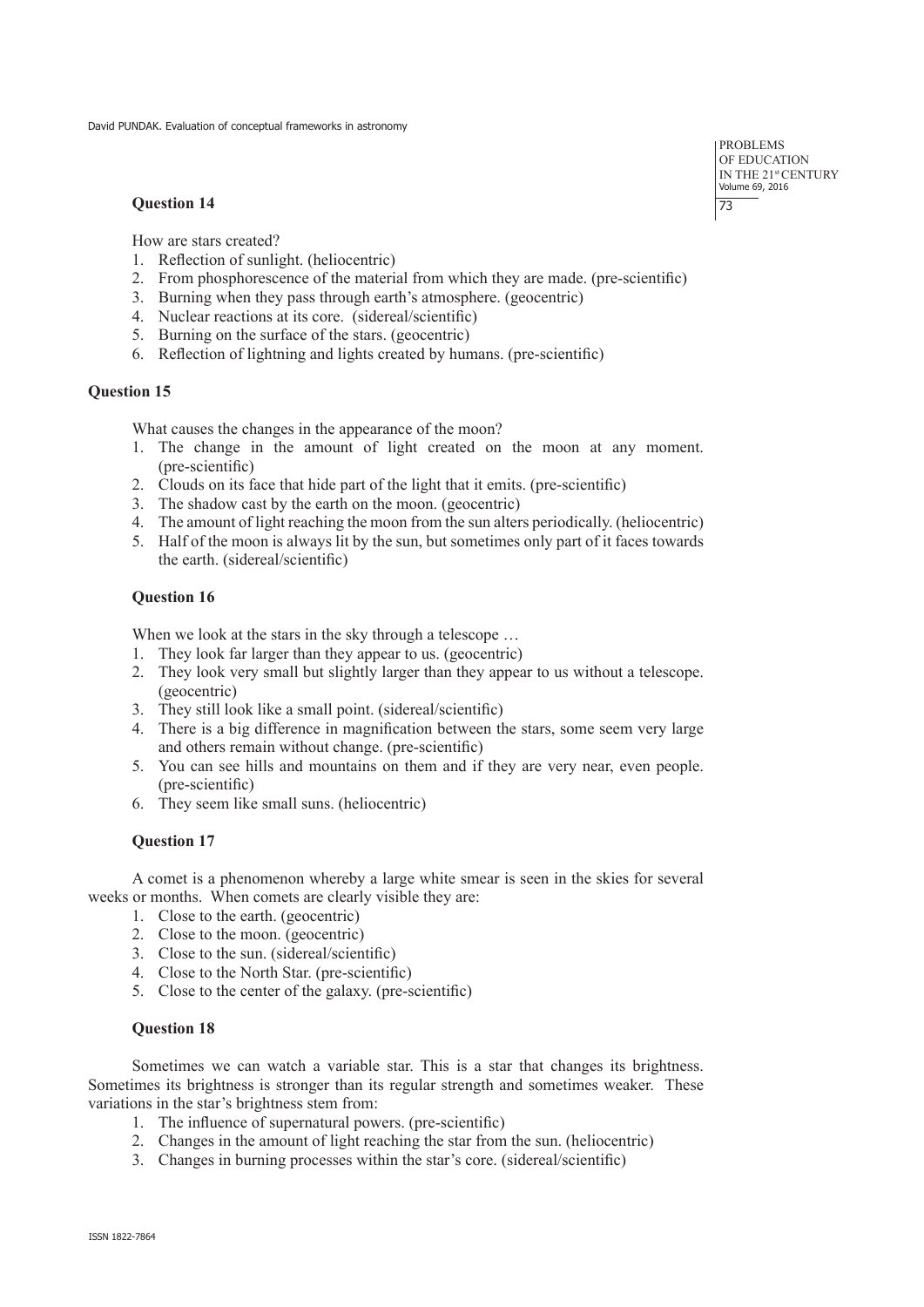PROBLEMS OF EDUCATION IN THE 21st CENTURY Volume 69, 2016 74

- 4. The movement of the star through dust clouds. (geocentric)
- 5. The movement of the star through the atmosphere. (geocentric)

#### **Question 19**

Astronomers report a phenomenon known as the Supernova. This phenomenon occurs when a very bright star suddenly appears in the sky that was not seen before. The phenomenon of the Supernova stems from:

- 1. The need to warn residents of the earth of a danger. (pre-scientific)
- 2. Processes occurring in the earth's atmosphere. (geocentric)
- 3. Processes occurring near the moon. (geocentric)
- 4. Processes connected with the sun. (heliocentric)
- 5. Processes occurring in the star's core. (sidereal/scientific)

#### **Question 20**

To which distance does the earth's gravity have an effect?

- 1. Approximately ten kilometers above sea level. (pre-scientific)
- 2. To the end of the atmosphere approximately four hundred kilometers above sea level. (geocentric)
- 3. Up to the moon approximately four hundred thousand kilometers from the earth. (geocentric)
- 4. Up to the sun approximately a hundred and fifty million kilometers. (heliocentric)
- 5. To infinity. (sidereal/scientific)

#### **Question 21**

The Orion constellation is a group of stars. How can we describe the stars in this group?

- 1. The stars in this group are very close to one another in space. (pre-scientific)
- 2. The stars in this group are at a similar distance from the sun. (heliocentric)
- 3. The brightest stars in the Orion group are the stars closest to the earth. (geocentric)
- 4. The stars in Orion are only in this order for part of the time during the year. For the rest of the year they alter their position in relation to each other. (pre-scientific)
- 5. The physical size of most of the stars in Orion is small in comparison to the size of the earth. (geocentric)
- 6. The stars in Orion are located at almost same direction, but their distances from Earth are very different. (sidereal/scientific)

#### **Question 22**

How can scientists know what stars are made of?

- 1. Stardust reaches the earth and can be analyzed. (geocentric)
- 2. Astronomers succeed in collecting samples from stars and bringing them to earth. (geocentric)
- 3. Astronomers succeed in understanding what the sun is made of and can thus explain what stars are made of. (heliocentric)
- 4. Astronomers succeed in analyzing the light arriving from the stars and thus can know their composition. (sidereal/scientific)
- 5. The stars are so distant that nothing from them reaches the earth and so it is impossible to know their composition. (pre-scientific)